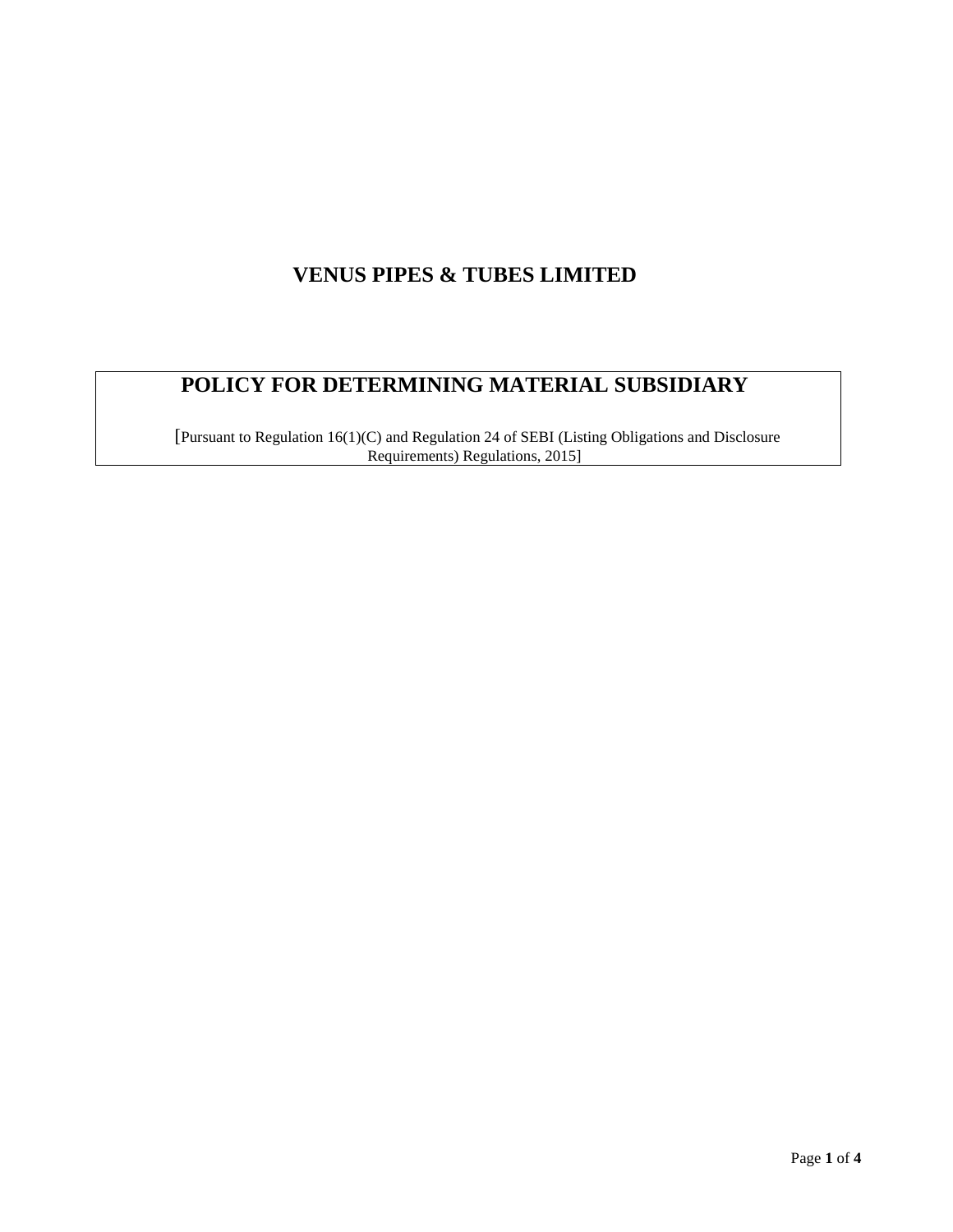#### **POLICY FOR DETERMINING MATERIAL SUBSIDIARY**

#### **1. INTRODUCTION**

- 1.1 This Policy has been formulated in accordance with regulation 16(1)(c) and regulation 24 of the SEBI (Listing Obligations and Disclosure Requirements) Regulations, 2015 as amended from time to time (hereinafter referred to as "**SEBI LODR Regulations**").
- 1.2 The Board of Directors of the Company, at its meeting held on October 21, 2021 approved this Policy. This Policy will be effective from October 21, 2021

#### **2. OBJECTIVES OF THE POLICY**

2.1 This Policy deals with the determination of Material Subsidiaries of Venus Pipes & Tubes Limited ("**VENUS**" or "**Company**") to comply with the SEBI LODR Regulations.

#### **3. DEFINITIONS**

- i. "**Act**" means the Companies Act, 2013 including any statutory modification or reenactment thereof.
- ii. "**Audit Committee**" means the committee constituted by the Board of Directors of the Company in accordance with Section 177 of the Act and Regulation 18 of the SEBI LODR Regulations.
- iii. "**Board**" means the Board of Directors of VENUS , as constituted from time to time.
- iv. "**Independent Director**" means a director of the Company, as defined in Section 149 (6) of the Act and Regulation 16 (b) of the SEBI LODR Regulations.
- v. "**Material Subsidiary**" mean a subsidiary, whose income or net worth exceeds ten percent of the consolidated income or net worth respectively, of the listed entity and its subsidiaries in the immediately preceding accounting year.
- vi. "**Material Unlisted Subsidiary**" shall mean an unlisted material Subsidiary.
- vii. "**Subsidiary Company**" shall mean a subsidiary company as defined under Section 2 (87) of the Act.
- viii. "**Unlisted Subsidiary Company**" means Subsidiary Company whose securities are not listed on any recognized Stock Exchanges.

Any other word(s) used in this Policy but not defined herein shall have the same meaning as defined in the Act including any statutory modification or re-enactment thereof or Rules made there-under, SEBI LODR Regulations and the rules and regulations made thereunder or any other relevant legislation / law applicable to the Company.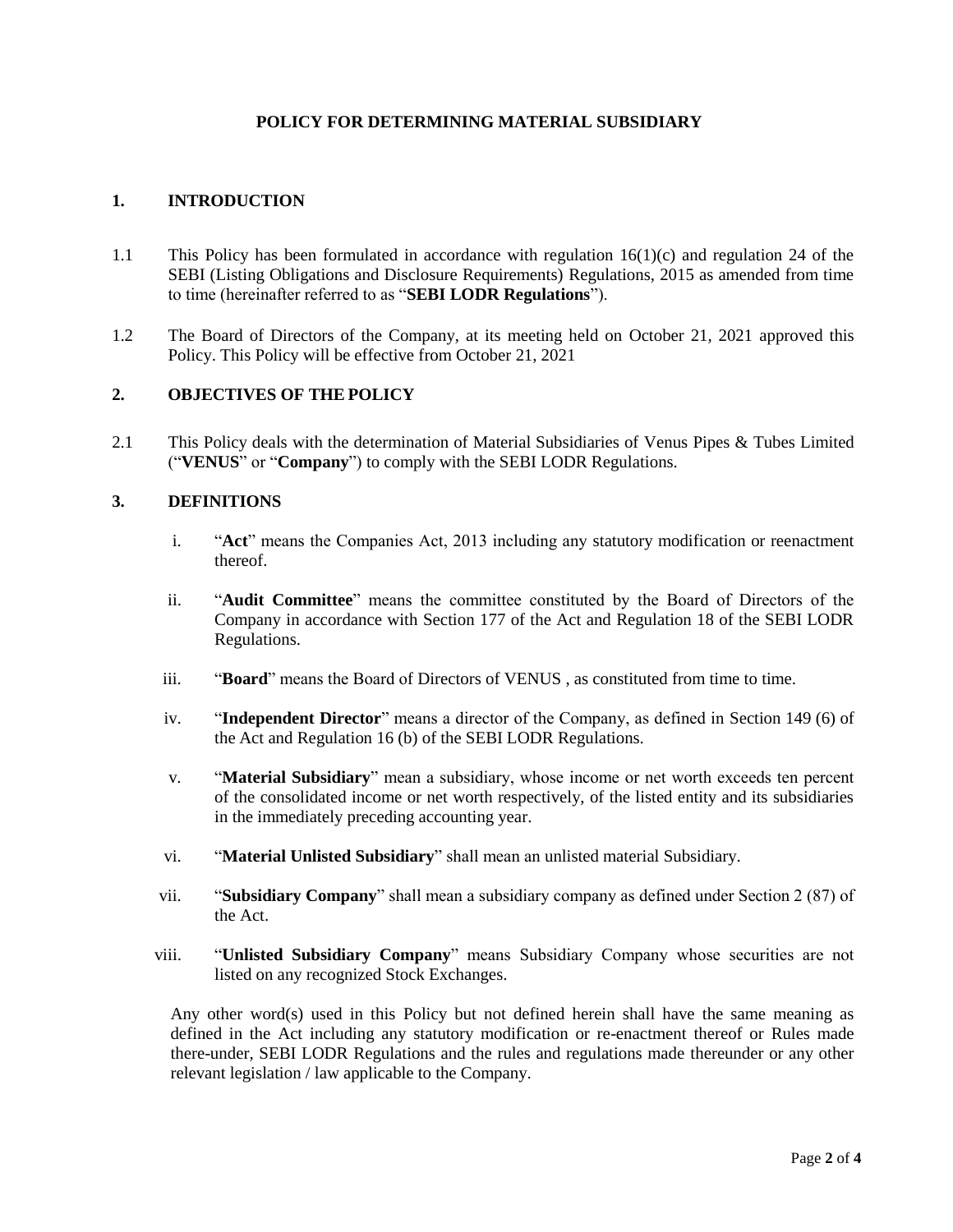#### **4. POLICY- CRITERIA FOR DETERMINING MATERIAL SUBSIDIARY**

4.1 A subsidiary will be deemed as a Material Subsidiary whose income or net worth exceeds ten percent of the consolidated income or net worth, respectively, of VENUS and its subsidiaries in the immediately preceding accounting year.

### **5. CORPORATE GOVERNANCE REQUIREMENTS WITH RESPECT TO SUBSIDIARIES OF THE COMPANY**

5.1 At least one Independent Director on the Board of VENUS shall be a director on the Board of the Material Unlisted Subsidiary whether incorporated in India or not.

*Explanation: For the purpose of Clause 5.1 above, "Material Subsidiary" means a subsidiary, whose income or net worth exceeds twenty percent of the consolidated income or net worth respectively, of VENUS and its subsidiaries in the immediately preceding accounting year.*

- 5.2 The Audit Committee of the Company shall also review the financial statements, in particular, the investments made by the Unlisted Subsidiary Company.
- 5.3 The minutes of the Board meetings of the Unlisted Subsidiary Company shall be placed at the Board meetings of the Company.
- 5.4 The management of the Unlisted Subsidiary Company shall periodically bring to the notice of the Board of VENUS, a statement of all significant transactions and arrangements entered into by the Unlisted Subsidiary Company.

*Explanation- "Significant transaction or arrangement" shall mean any individual transaction or arrangement that exceeds or is likely to exceed ten percent of the total revenues or total expenses or total assets or total liabilities, as the case may be, of the Unlisted Subsidiary Company for the immediately preceding accounting year.*

- 5.5 VENUS shall not dispose of shares in its Material Subsidiary, resulting in reduction of its shareholding (either on its own or together with other Subsidiaries) to less than fifty percent or cease the exercise of control over the Subsidiary Company without passing a special resolution in its general meeting except in cases where such divestment is made under a scheme of arrangement duly approved by Court/Tribunal or under a resolution plan duly approved under Section 31 of the Insolvency and Bankruptcy Code, 2016 ("**Insolvency Code**") and such event is disclosed to the recognized stock exchanges within one day of the resolution plan being approved.
- 5.6 Selling, disposing and leasing of assets amounting to more than twenty percent of the assets of VENUS's Material Subsidiary on an aggregate basis during a financial year, shall require prior approval of shareholders by way of special resolution unless the sale/disposal/lease is made under a scheme of arrangement duly approved by a Court/Tribunal or under a resolution plan duly approved under Section 31 of the Insolvency Code and such event is disclosed to the recognized stock exchanges within one day of the resolution plan being approved.
- 5.7 Material Unlisted Subsidiaries incorporated in India shall undertake secretarial audit and shall annex with its annual report, a secretarial audit report given by company secretary in practice in such form as may be specified.

#### **6. AMENDMENTS**